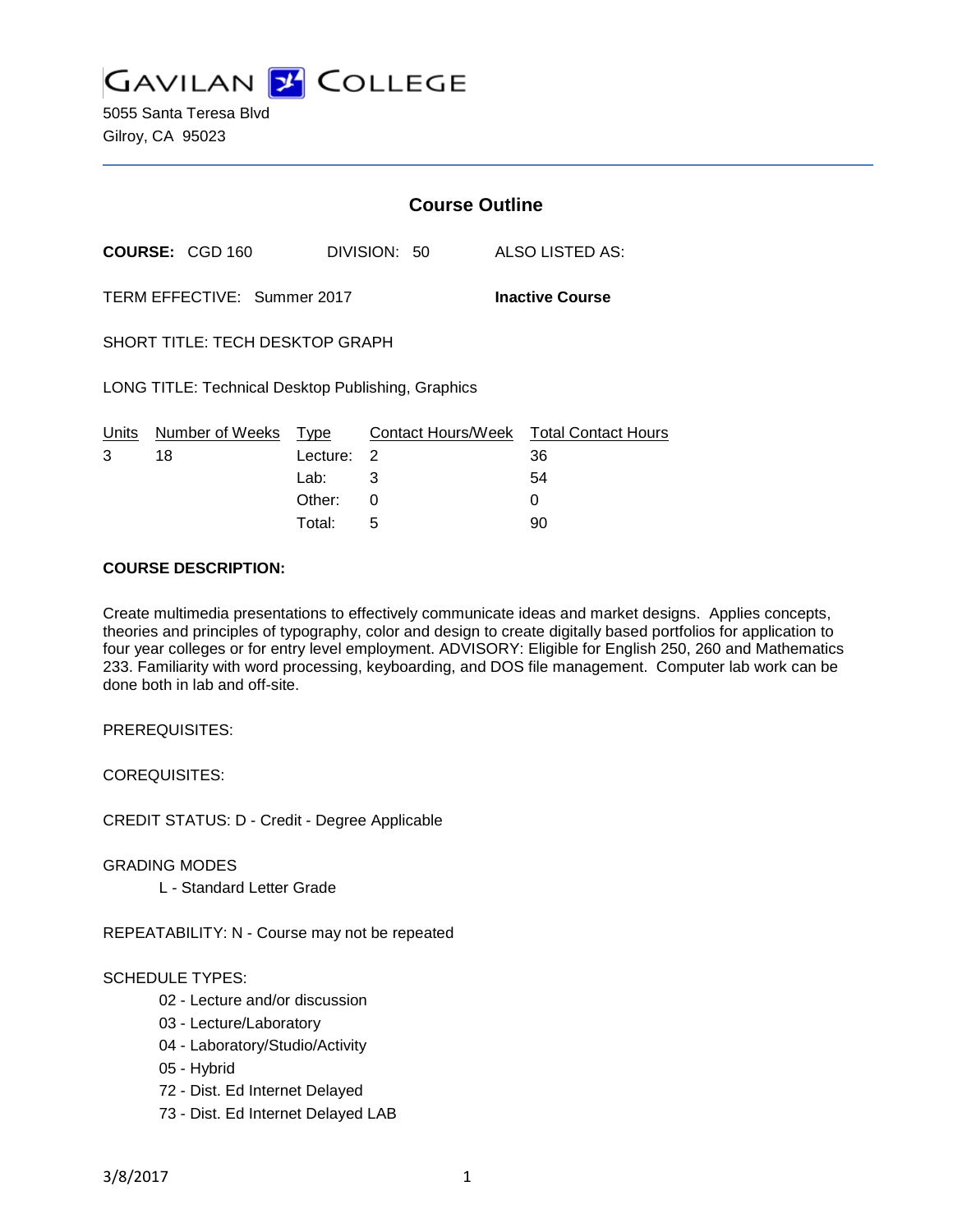# **STUDENT LEARNING OUTCOMES:**

1. Research, identify and evaluate characteristics of electronic portfolios associated with career objective.

Measure: critiques

ILO: 3, 1, 6, 2, 7, 5

2. Design a logo using Illustrator or other vector software.

Measure: Vector Logo

ILO: 7, 5, 2, 1, 3, 6

3. Create Branding Image using PhotoShop or raster software

Measure: Raster Branding

ILO: 7, 5, 2, 1, 3, 6

4. Organize work using a story board and a coherent theme to prepare for delivery over the Internet. Measure: Portfolio

ILO: 2, 1, 5, 7, 3, 6

5. Use multimedia applications (audio, video, graphics, and text) to showcase design products produced using computer graphics and design skills.

Measure: Multimedia presentation

ILO: 7, 2, 1, 3, 5, 6

6. Create electronic files of graphic presentations for art and computer graphics and design courses. Measure: digital files

ILO: 1, 5, 7, 3, 2, 6

CONTENT, STUDENT PERFORMANCE OBJECTIVES, OUT-OF-CLASS ASSIGNMENTS

Inactive Course: 02/27/2017 Effective Summer 2017

8 Hours

CONTENT: Essential qualities within successful portfolios for CGD careers.

SPO: Research, present and critique sample portfolios.

HOMEWORK: Present and critique model portfolios for selected career goal.

22 Hours

CONTENT: Elements of effective logos, Illustrator or other vector graphic program basics.

SPO: Integrate design principles and color theory in design of logo using graphics program.

HOMEWORK: Create a logo reflective of career objective using vector software.

22 Hours

CONTENT: Ways Branding helps promote products, PhotoShop/raster graphics software.

SPO: Use graphic design skills to brand product using raster based application.

HOMEWORK: Develop your own branding that is consistent with work and career goal. 15 Hours

CONTENT: Use of constructive feedback to make revisions and improve projects

SPO: Use feedback to make improvements to projects

HOMEWORK: Obtain & use input from instructors & peers to make project revisions. 21 Hours

CONTENT: Methods for developing a multimedia portfolio presentation.

SPO: Produce a sequential multimedia presentation that showcases design projects.

HOMEWORK: Provide a story board to prepare a multimedia portfolio presentation.

2 Hours

Final Exam

# **METHODS OF INSTRUCTION:**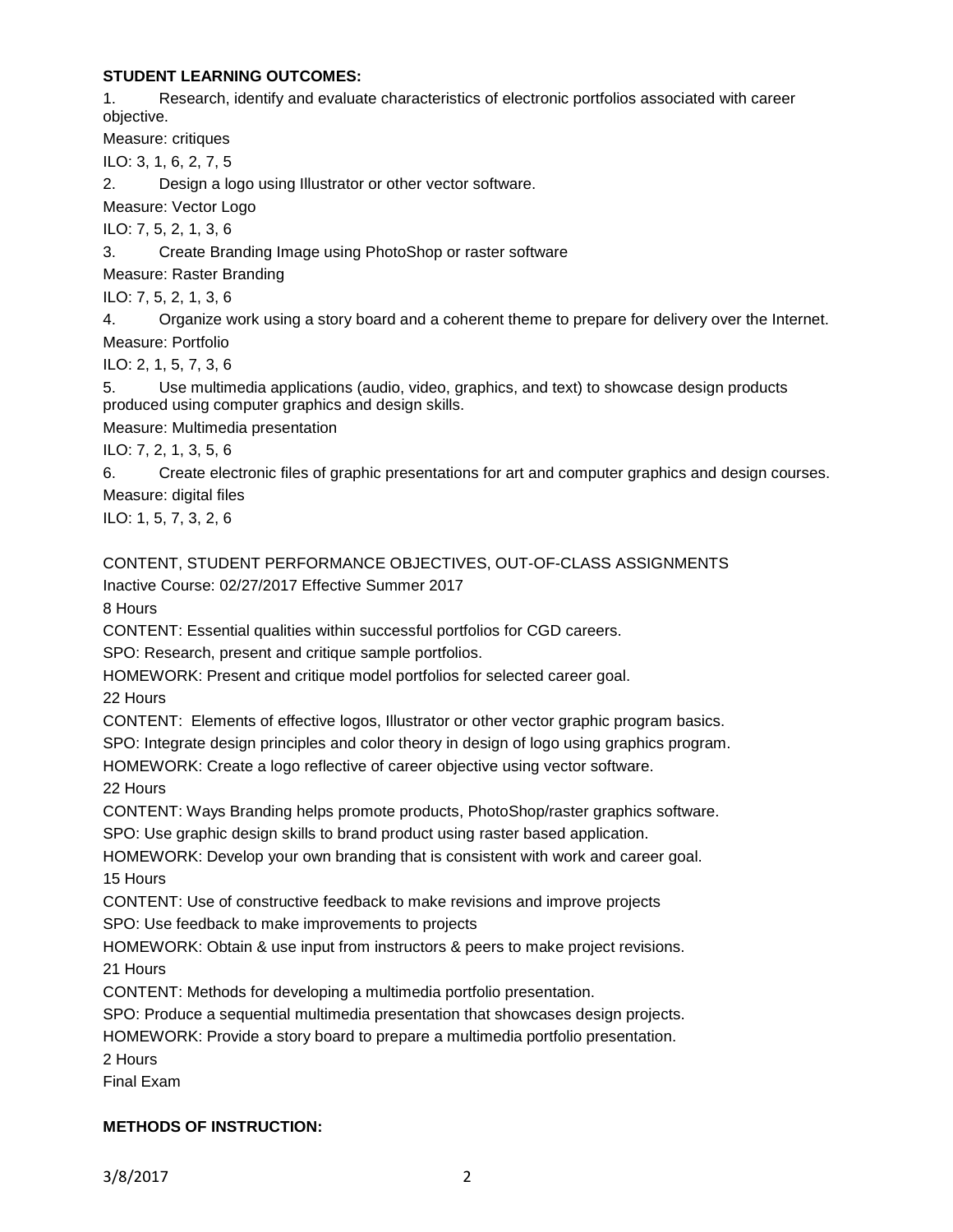Lecture, discussion, field experiences, guest lectures, demonstrations to support independent and group design and research projects reinforced by instructor and peer critiques.

# **METHODS OF EVALUATION:**

CATEGORY 1 - The types of writing assignments required: Percent range of total grade: 5 % to 25 % Written Homework Reading Reports Essay Exams Term or Other Papers Other: Written Critiques If this is a degree applicable course, but substantial writing assignments are not appropriate, indicate reason: Course primarily involves skill demonstration or problem solving CATEGORY 2 -The problem-solving assignments required: Percent range of total grade: 15 % to 40 % Homework Problems Lab Reports Other: Design Problems CATEGORY 3 -The types of skill demonstrations required: Percent range of total grade: 15 % to 40 % Class Performance/s CATEGORY 4 - The types of objective examinations used in the course: Percent range of total grade: 15 % to 45 % Multiple Choice Matching Items **Completion** Other: Applied computer graphics competency exams CATEGORY 5 - Any other methods of evaluation: Percent range of total grade: 20 % to 45 % Portfolio of course projects.

# **REPRESENTATIVE TEXTBOOKS:**

Recommended:

Sara Eisenman, "Building Design Portfolios: Innovative Concepts for Presenting your Work", Gloucester, 2006

# ISBN: 1592532233

Reading level of text: 13 grade Verified by: http://www.standards-schmandards.com/exhibits/rix/index.php

or other appropriate college level text.

Other textbooks or materials to be purchased by the student: flash drive, Sketchbook, sketch pens, pencils, headphones

Adobe Creative Suite 4 Design Premium All-in-One For Dummies. Jennifer Smith, Christopher Smith, Fred Gerantabee. Wiley. 2008. ISBN: 978-0-470-33186-6

# **ARTICULATION and CERTIFICATE INFORMATION**

Associate Degree: